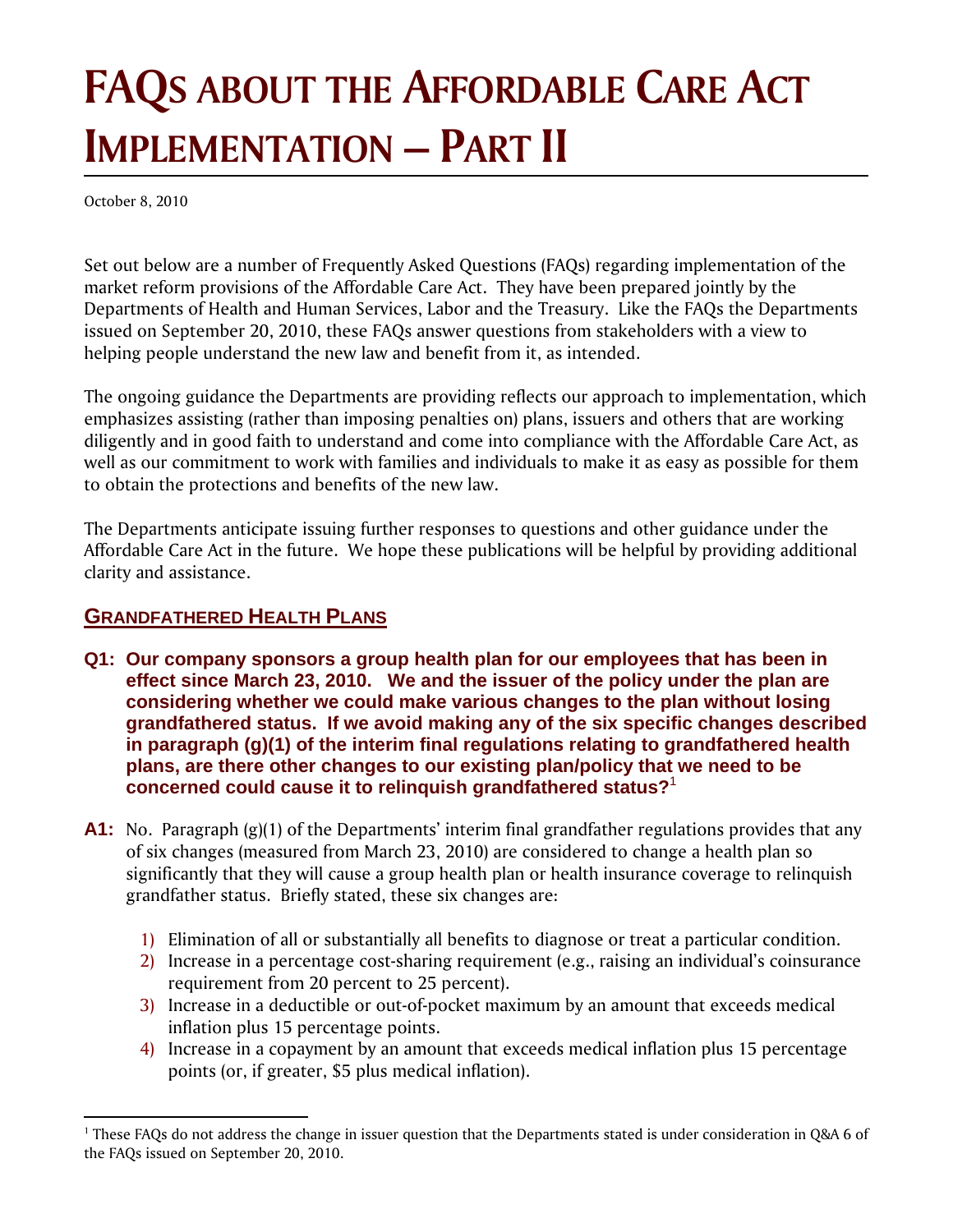- 5) Decrease in an employer's contribution rate towards the cost of coverage by more than 5 percentage points.
- 6) Imposition of annual limits on the dollar value of all benefits below specified amounts.

For a plan that is continuing the same policy, these six changes are the **only** changes that would cause a cessation of grandfather status under the interim final regulations. (As noted, the Departments are separately considering under what circumstances otherwise grandfathered plans may change issuers without relinquishing their status as grandfathered health plans.)

#### **Q2: My plan offers three benefit package options – a PPO, a POS arrangement, and an HMO. If the HMO relinquishes grandfather status, does that mean that the PPO and POS arrangement must also relinquish grandfather status?**

**A2:** No. The grandfather analysis applies on a benefit-package-by-benefit-package basis. In this situation, it is permissible to treat the PPO, POS arrangement, and HMO as separate benefit packages. Accordingly, if any benefit package ceases grandfather status, it does not affect the grandfather status of the other benefit packages.

#### **Q3: How do the Departments' interim final grandfather rules regarding changes in employer contributions apply where an employer restructures its tiers of coverage?**

**A3:** The interim final grandfather regulations provide that the standards of paragraph (g)(1)(v) for employer contributions (listed above as item (5) in Q&A-1) apply on a tier-by-tier basis. As a result, if a group health plan modifies the tiers of coverage it had on March 23, 2010 (for example, from self-only and family to a multi-tiered structure of self-only, self-plus-one, self-plustwo, and self-plus-three-or-more), the employer contribution for any new tier would be tested by comparison to the contribution rate for the corresponding tier on March 23, 2010. In this example, if the employer contribution rate for family coverage was 50 percent on March 23, 2010, the employer contribution rate for any new tier of coverage other than self-only (i.e., selfplus-one, self-plus-two, self-plus-three or more) must be within 5 percentage points of 50 percent (i.e., at least 45 percent).

If, however, the plan adds one or more new coverage tiers without eliminating or modifying any previous tiers and those new coverage tiers cover classes of individuals that were not covered previously under the plan, the new tiers would not be analyzed under the standards of paragraph (g)(1). Therefore, for example, if a plan with only a self-only coverage tier added a family coverage tier, the level of employer contribution toward the family coverage would not cause the plan to lose grandfather status.

- **Q4: If an employer plan sponsor raises the copayment level for a category of services (such as outpatient or primary care) by an amount that exceeds the standards set forth in paragraph (g)(1) of the interim final regulations, but retains the copayment level for other categories of services (such as inpatient care or specialty care), will that cause the plan to relinquish grandfather status?**
- **A4:** Yes. Each change in cost sharing is separately tested against the paragraph (g)(1) standards of the Departments' interim final grandfather regulations.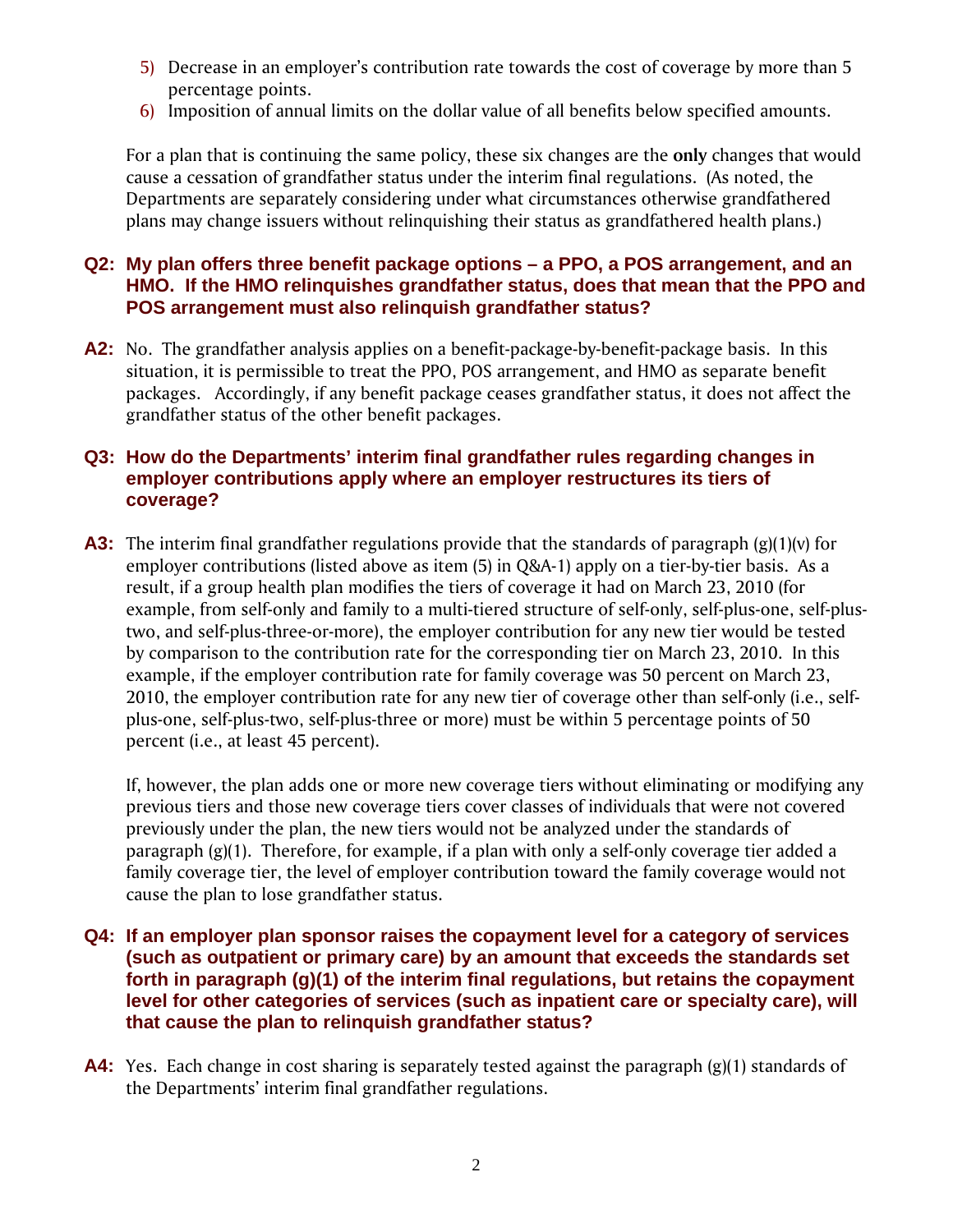#### **Q5: How do the Departments' interim final grandfather regulations affect wellness programs sponsored by group health plans?**

**A5:** Group health plans may continue to provide incentives for wellness by providing premium discounts or additional benefits to reward healthy behaviors by participants or beneficiaries, by rewarding high quality providers, and by incorporating evidence-based treatments into benefit plans.<sup>2</sup> However, penalties (such as cost-sharing surcharges) may implicate the paragraph (g)(1) standards listed above in Q&A 1 and should be examined carefully. In addition, plans should take steps to ensure compliance with applicable nondiscrimination rules (such as the HIPA $A<sup>3</sup>$ nondiscrimination rules for group health plans and group health insurance coverage with respect to an individual based on a health status related factor) and any other applicable Federal or State law.

# **DENTAL AND VISION BENEFITS**

#### **Q6: What if my dental (or vision) benefits are structured as excepted benefits under HIPAA? Does that exemption except my dental (or vision) plan from the Affordable Care Act's market reforms?**

- **A6:** Yes. If benefits constitute excepted benefits under HIPAA, the requirements of the Affordable Care Act's market reforms do not apply. Under HIPAA, dental (and vision) benefits generally constitute excepted benefits if they:
	- Are offered under a separate policy, certificate, or contract of insurance; or
	- Are not an integral part of the plan. For dental (or vision) benefits to be considered not an integral part of the plan (whether insured or self-insured), participants must have a right not to receive the coverage and, if they do elect to receive the coverage, must pay an additional premium.

Accordingly, if a plan provides its dental (or vision) benefits pursuant to a separate election by a participant and the plan charges even a nominal employee contribution towards the coverage, the dental (or vision) benefits would constitute excepted benefits, and the market reform provisions would not apply to that coverage.

# **RESCISSIONS**

**Q7: The Affordable Care Act (through Public Health Service Act section 2712) generally provides that plans and issuers must not rescind coverage unless there is fraud or an individual makes an intentional misrepresentation of material fact. A rescission is defined as it is commonly understood under the law – a cancellation or** 

 $2$  The Departments intend to take additional steps in the future to promote wellness. Specifically, the Departments' interim final regulations for preventive care invited comments related to the development of guidelines and value-based insurance designs that foster higher‐value choices on the part of consumers, while ensuring access to critical, evidence‐based preventive services. Moreover, the Affordable Care Act (through Public Health Service Act section 2705) will give plans and issuers additional flexibility to reward participants and beneficiaries in group health plans for meeting standards related to a health factor.

 $3$  HIPAA is the Health Insurance Portability and Accountability Act of 1996.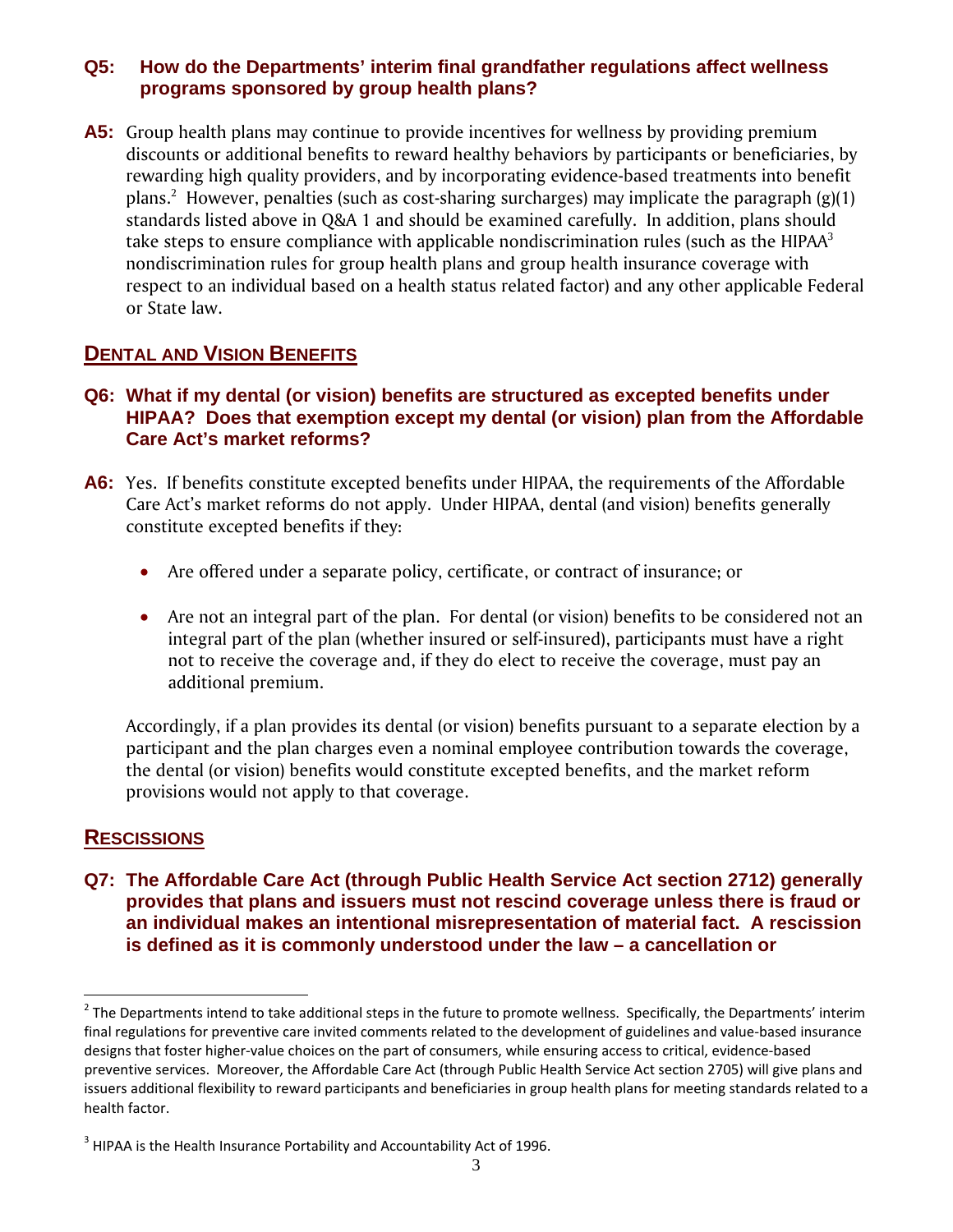**discontinuance of coverage that has a retroactive effect, except to the extent attributable to a failure to pay timely premiums towards coverage.** 

**Is the exception to the statutory ban on rescission limited to fraudulent or intentional misrepresentations about prior medical history? What about retroactive terminations of coverage in the "normal course of business"?** 

**A7:** The statutory prohibition related to rescissions is not limited to rescissions based on fraudulent or intentional misrepresentations about prior medical history. An example in the Departments' interim final regulations on rescissions clarifies that some plan errors (such as mistakenly covering a part-time employee and providing coverage upon which the employee relies for some time) may be cancelled prospectively once identified, but not retroactively rescinded unless there was some fraud or intentional misrepresentation by the employee.

On the other hand, some plans and issuers have commented that some employers' human resource departments may reconcile lists of eligible individuals with their plan or issuer via data feed only once per month. If a plan covers only active employees (subject to the COBRA continuation coverage provisions) and an employee pays no premiums for coverage after termination of employment, the Departments do not consider the retroactive elimination of coverage back to the date of termination of employment, due to delay in administrative recordkeeping, to be a rescission.

Similarly, if a plan does not cover ex-spouses (subject to the COBRA continuation coverage provisions) and the plan is not notified of a divorce and the full COBRA premium is not paid by the employee or ex-spouse for coverage, the Departments do not consider a plan's termination of coverage retroactive to the divorce to be a rescission of coverage. (Of course, in such situations COBRA may require coverage to be offered for up to 36 months if the COBRA applicable premium is paid by the qualified beneficiary.)

# **PREVENTIVE HEALTH SERVICES**

- **Q8: Some of the recommendations and guidelines of the United States Preventive Services Task Force (USPTF), the Advisory Committee on Immunization Practices of the Centers for Disease Control and Prevention (Advisory Committee) and the Health Resources and Services Administration (HRSA) do not definitively state the scope, setting, or frequency of the items or services to be covered. What should my plan do if an individual requests, for example, daily counseling for diet?**
- **A8:** The interim final regulations regarding preventive health services provide that if a recommendation or guideline for a recommended preventive health service does not specify the frequency, method, treatment, or setting for the provision of that service, the plan or issuer can use reasonable medical management techniques (which generally limit or exclude benefits based on medical necessity or medical appropriateness using prior authorization requirements, concurrent review, or similar practices) to determine any coverage limitations under the plan. Thus, to the extent not specified in a recommendation or guideline, a plan or issuer may rely on the relevant evidence base and these established techniques to determine the frequency, method, treatment, or setting for the provision of a recommended preventive health service.